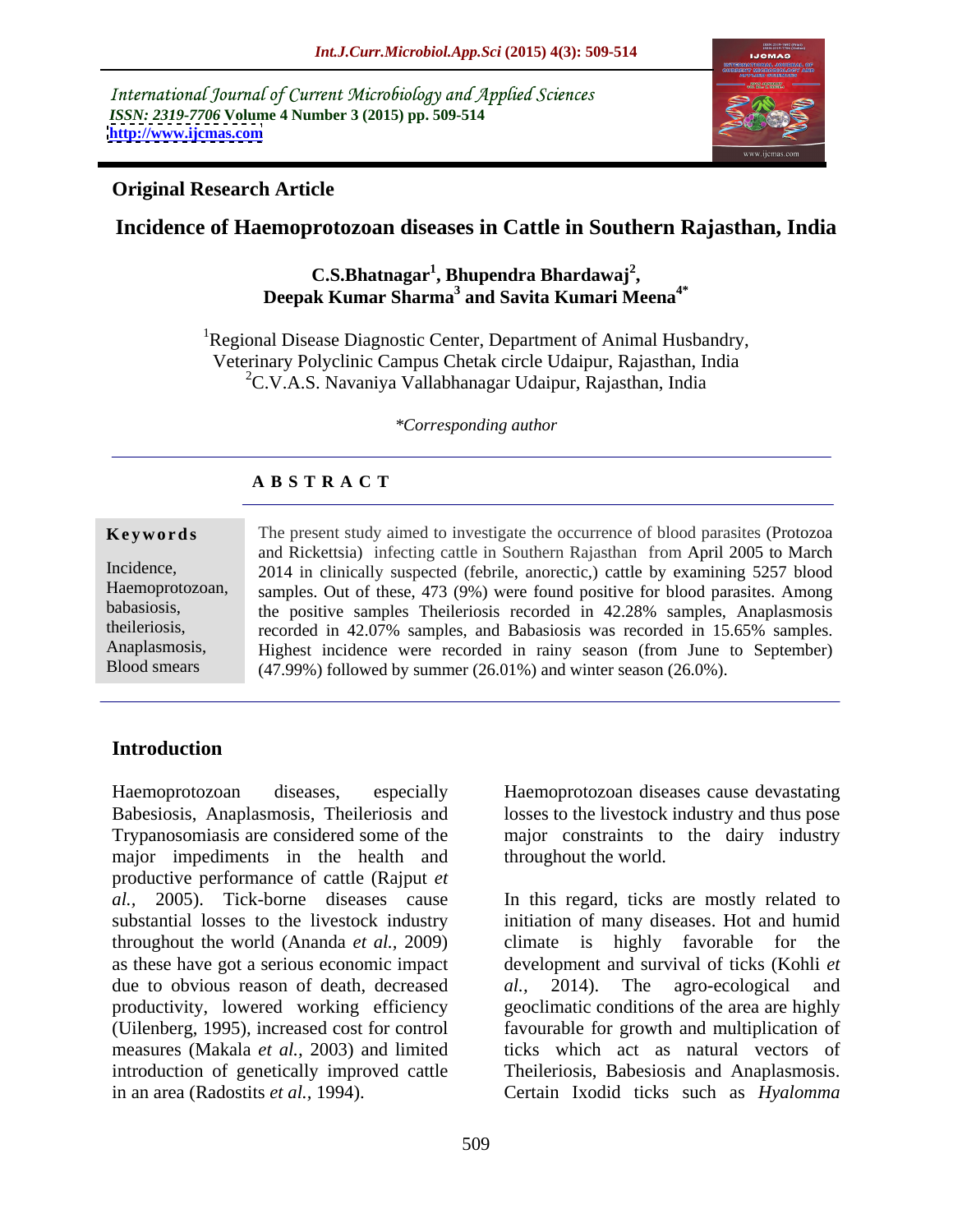especially in semi-arid areas. Symptoms, received from veterinary

Bovine theileriosis is caused by the in southern Rajasthan during period from protozoan parasite of *Theileria sps* April 2005 to March 2014. These samples (*Theileria annulata* and *Theileria parva*) were collected from clinically suspected which are round ovoid rod like or irregular shaped organism found in lymphocytes, histiocytes and erythrocytes (Soulsby, 1982) peripheral blood films by puncturing ear (Durrani *et al.,* 2008). Organisms of babesiidae family are round to pyriform, amoeboid form occurring in the **Staining method**: Smears were then fixed erythrocytes. Its development occurs in with methanol and stained with Giemsa's erythrocytes by asexual division it is transmitted by Ixodid ticks (*Boophilus annulates*). Anaplasmosis is essentially a disease of adult cattle caused by *Anaplasma marginal* and *Anaplasma central*. It's a Rickettsial parasite which resides in **Result and Discussion** erythrocytes and appears as small spherical bodies, red to dark red in colour with Giemsa stain (Soulsby, 1982). The study was conducted for about 9 years

*Babesia bigemina, Theileria annulata,* India (Banerjee *et al.,* 1983, Ananda *et al.,* 2009 and Vahora *et al.,* 2012).

This is a primary study of the southern important aspect to control Thileriosis, Anaplasmosis and Babesiosis in the area. Hence this report will be helpful in making<br>control strategy against these diseases.<br>diseases in the current study might be due to

*anatolicum anatolicum, H. m. marginatum,* **Sample collection**: The study was carried and *H. a. excavatum*, known to transmit out in 5257 blood samples from clinically *Theileria annulata*, are found in large suspected indigenous and crossbred cattle numbers in the Mediterranean region, which were clinically ill varying range of symptoms, received from veterinary polyclinics, hospitals and sub centers located cases of illness in EDTA containing vial from Juglar vein and two or three thin vein from each cattle.

> stain and examined under microscope (100 X) with immersion oil for the identification of blood parasites as described by Benjamin (1978) and Soulsby (1982).

#### **Result and Discussion**

Prevalence of blood protozoa such as of blood parasites in cattle. Microscopic *Theileria mutans* and blood rickettsia such cattle, reveled 473 (9%) samples positive for as *Anaplasma marginale, Anaplasma* blood parasites (Table 1). Our finding is *centrale* has been reported in animals of lower than previously reported by Alim *et al* Rajasthan for the last nine years, indicating Report of Lalchandani (2001) cited overall the occurrence of Blood parasites in cattle occurrence of 39.21% these variations are (Table 3). Epidemiological surveillance is an might be due to different geographical to observe the overall & seasonal prevalence examination of 5257 blood smears from (2011) who reported 16.18% and 12.02% in crossbreed and indigenous cattle, respectively. While Singh *et al.* (2012) reported 22.9% occurrence in Punjab. distribution.

control strategy against these diseases. diseases in the current study might be due to **Materials and Methods Example 20 has selection of clinically susceptible cattle.** Lower prevalence of hemoprotozoan sampling from clinically ill animals rather However, variation in geo-climatic condition, breed, and exposure of vectors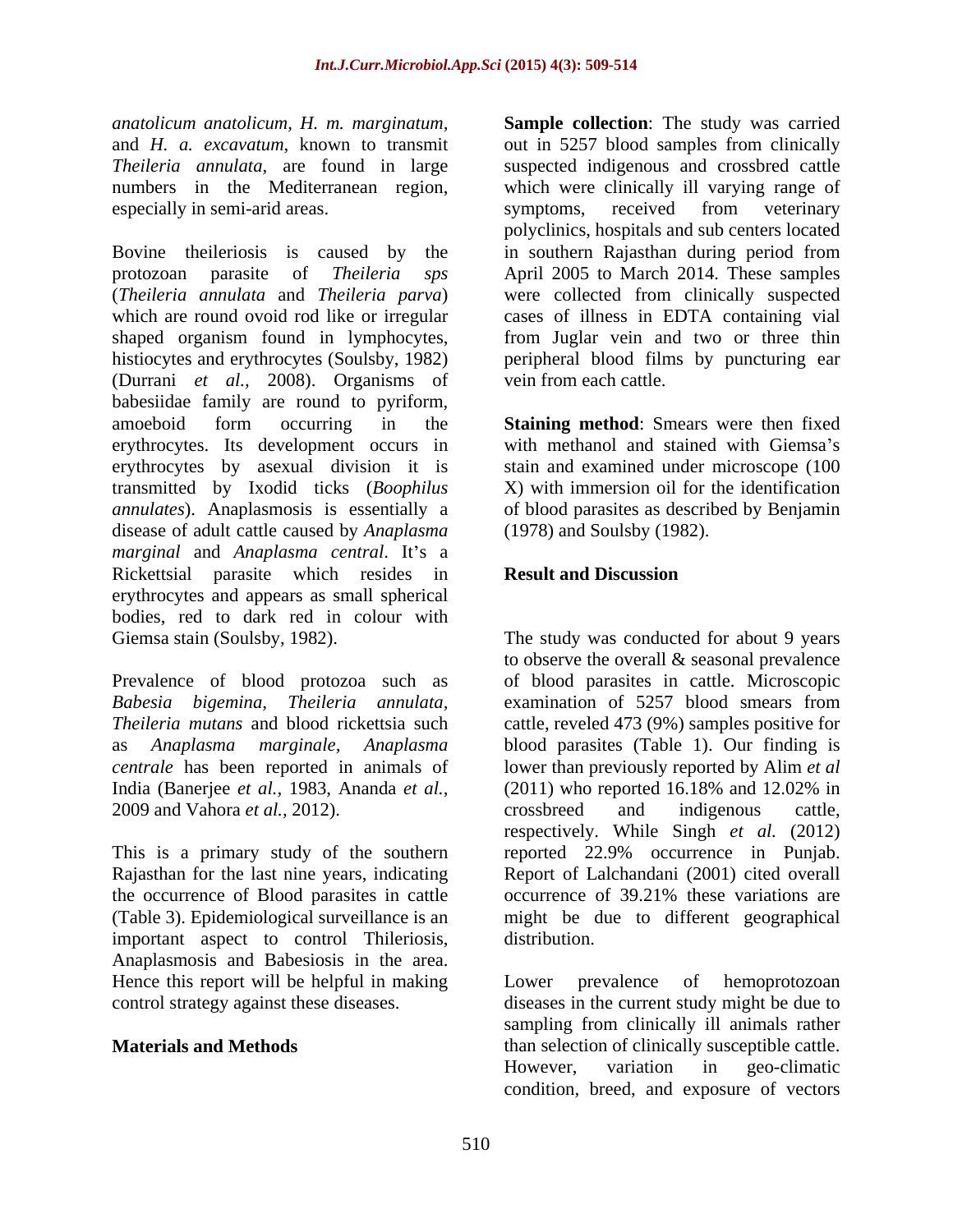Further out of 473 positive samples (200)

(42.07%) were positive for Anaplasma *spp*. 2005).<br>Our findings correlate well with Rajput *et al*. than our findings. However, our results vary This supports the earlier study of greatly from findings of Chowdhury *et al.*

Further, out of 473 positive samples 74 (15.65%) found positive for *Babesia spp*. sporadic outbreaks have been recorded year our findings are in accordance with round. Banerjee *et al.,* (1983) who reported Babsiosis was reported by Chowdhury *et al.* was recorded in 15.65% samples. Highest

Hemoprotozoan diseases vary greatly

and age of the animals might contribute to according to season. Observation of rainy variable prevalence of hemoprotozoan season of this study is in accordance with diseases in the study areas (Muhanguzi *et*  the report of Ananda *et al.* (2009) and *al.,* 2010). Radostits *et al.* (1994) who observed that 42.28% were of *Theileria spp*., which lower which is depending on temperature, than previously reported by Lalchandani humidity, rainfall, etc. which might be (2001) 58.82 % where as slightly higher accounted for higher prevalence of such than Durrani *et al.,* (2008) 39.9% who infections in the rainy season of the study. reported these in buffalo and higher than Lower temperature and humidity of winter Kohli *et al.* (2014) 27.2% and Oliveira *et al.* months were less favorable for the growth (1995) 22%. These differences are due to and multiplication of tick vectors which species and geographical variations. The might contribute to lower frequency of such Further out of 473 positive samples 199 (Muhammad *et al.,* 1999; Zahid *et al.,* higher incidence of hemoprotozoan diseases is found soon after peek of tick population, diseases in the study population 2005).

(2005) who reported 41% occurrence of During rainy season, among positive *Anaplasma spp*. While Talukdar *et al.* samples highest incidence has been recorded (2001) reported 33%, which is slightly lower for *Theileria spp* which is 49.78% (Table 2). (2006) who reported 70% occurrence in and Kohli *et al.* (2014) reported that 82.94% Bangladesh. and 45.4% cases of theileriosis are generally This supports the earlier study of Theileriosis infestation. Vahora *et al.* (2012) observed during summer or rainy season when the ticks have higher activity although sporadic outbreaks have been recorded year round.

occurrence 14.53% while our findings is The present study suggests that overall higher than previously reported by Ibrahim occurrence of blood parasites were 9%. *et al.* (2012) 8.8% and Alim *et al.* (2012) Among the positive samples Theileriosis 9.25% and 7.17% respectively in cross breed recorded in 42.28% samples, Anaplasmosis and indigenous cattle. Lower occurrence of recorded in 42.07% samples, and Babasiosis (2006) 3.3%. incidence were recorded in rainy season There is a considerable seasonal variation followed by summer (26.01%) and winter with occurrence of haemoprotozoans. The season (26.0%). There is a need for further highest prevalence is found during rainy investigation using molecular technique and season with 47.99% prevalence rate. making program for control to the tick was recorded in 15.65% samples. Highest (from June to September) (47.99%) population in the area.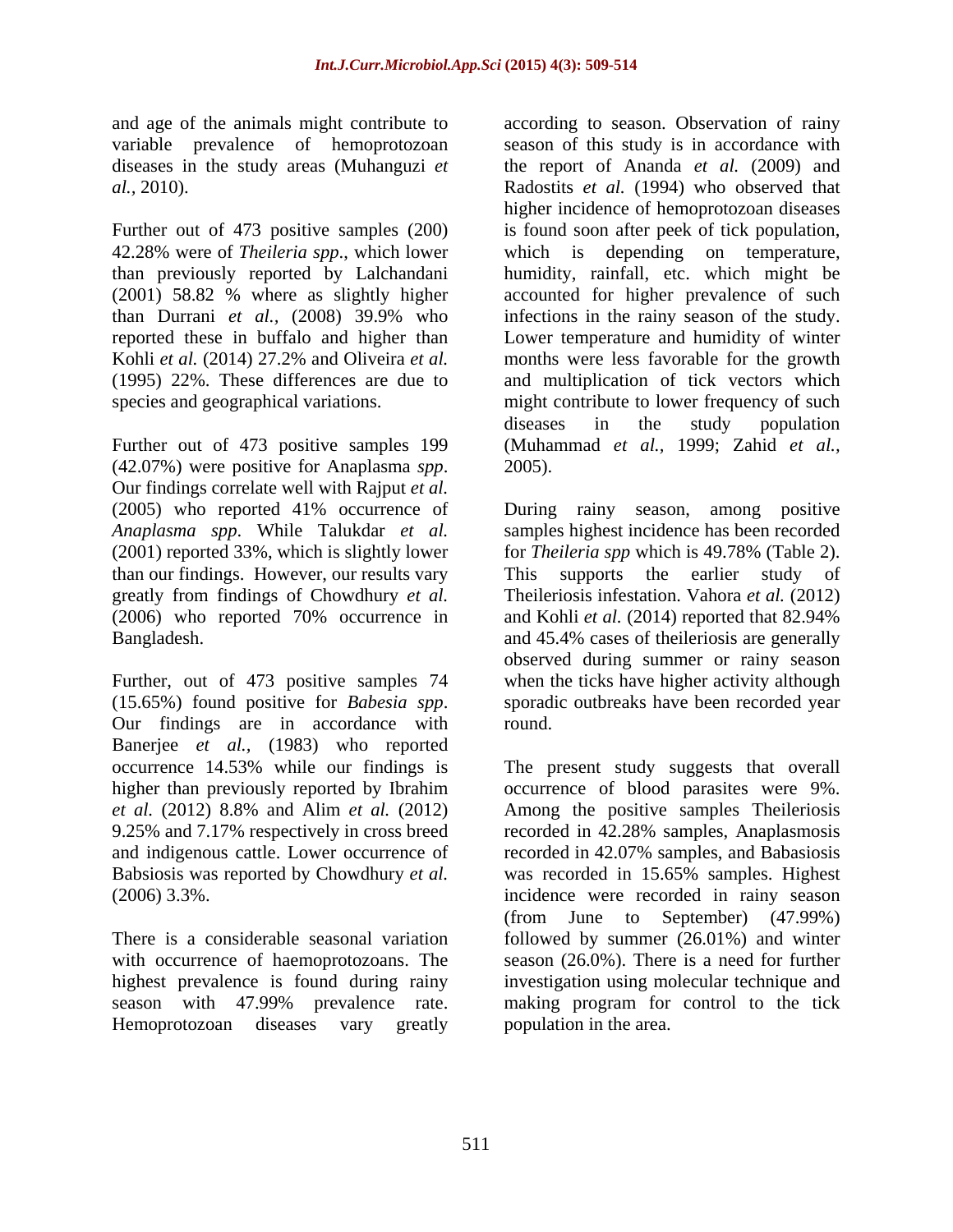| <b>Table.1</b> Overall scenario of prevalence of blood parasite |  |  |  |
|-----------------------------------------------------------------|--|--|--|
|                                                                 |  |  |  |

| Total number of samples          | 525 |
|----------------------------------|-----|
| Total number of positive samples | 473 |
| Anaplasma                        | 199 |
| Babesia                          |     |
| <sup>1</sup> Theileria           | 200 |

| Seasons Samples |           | 2005-                       |     |            | 2008-<br>2009- | $\sqrt{2010}$ | $2011 -$ | 2012            |     | Total %           |
|-----------------|-----------|-----------------------------|-----|------------|----------------|---------------|----------|-----------------|-----|-------------------|
|                 |           | <u>UN</u>                   |     |            |                |               |          |                 |     |                   |
|                 | Total     | 149                         | 400 | 125        | 145<br>306     | 132           | 269      | 258             | 319 | 2103              |
| Rainy           |           |                             |     |            |                |               |          |                 |     |                   |
| season          | samples   |                             |     |            |                |               |          |                 |     |                   |
|                 | Positive  |                             |     |            |                |               | 24       | $\bigcap$ 1     | 103 | 227 47.99         |
|                 | Anaplasma |                             |     |            |                |               |          |                 |     | 49.78             |
|                 | Babesia   |                             |     |            |                |               |          |                 |     | 10.13             |
|                 | Theileria |                             |     |            |                |               |          |                 |     | 40.09             |
| Winter          | Total     | $\boxed{170}$ $\boxed{101}$ |     | 123<br>167 |                | 142 136       | 174      | 186             | 261 | 1460              |
|                 |           |                             |     |            |                |               |          |                 |     |                   |
| season          | samples   |                             |     |            |                |               |          |                 |     |                   |
|                 | Positive  |                             |     |            |                |               |          | 1 <sub>0</sub>  |     | $123 \quad 26.00$ |
|                 | Anaplasma |                             |     |            |                |               |          |                 |     | $\frac{1}{39.02}$ |
|                 | Babesia   |                             |     |            |                |               |          |                 |     | 16.26             |
|                 | Theileria |                             |     |            |                |               |          |                 |     | 1.72              |
|                 |           |                             |     | 105        |                |               |          |                 |     |                   |
| Summer          | Total     | 88                          | 115 | 103        | $169$ 233      | 169           | 153      | 403             | 259 | 1694              |
| season          | samples   |                             |     |            |                |               |          |                 |     |                   |
|                 | Positive  |                             |     |            |                |               |          | $\cap$          |     | 26.01             |
|                 | Anaplasma |                             |     |            |                |               |          |                 |     | 30.90             |
|                 | Babesia   |                             |     |            |                |               |          |                 |     |                   |
|                 | Theileria |                             |     |            |                |               |          | 16 <sup>1</sup> |     | 4390              |
|                 |           |                             |     |            |                |               |          |                 |     |                   |

# **Table.2** Seasonal incidence of blood parasites

**Table.3** Year-wise occurrence of blood parasites

| Samples             | 2005- | 2006- | 2007 | 2008-         | 200                                | $12010-$                | $2011 -$      | 2012-       | 2013  |      | Total Percent |
|---------------------|-------|-------|------|---------------|------------------------------------|-------------------------|---------------|-------------|-------|------|---------------|
|                     | -06   | 07    | 08   | -09           | $9-10$   11                        |                         | 12            | 13          | $-14$ |      | age           |
| Total no. of $ 407$ |       | 616   | 353  | 481           |                                    | 437                     | 596           | $\vert 847$ | 839   | 5257 |               |
| samples             |       |       |      |               |                                    |                         |               |             |       |      |               |
| Anaplasma           |       | 10    | 25   | 17            | 13                                 | $1^{\wedge}$<br>$\perp$ | $\sim$<br>ے ر |             | 68    | 199  | 43.07         |
| Babesia             |       |       | -13  |               | $\cap$<br>$\overline{\phantom{a}}$ | ⊥∪                      |               |             |       | 14   | 15.65         |
| Theileria           |       | 19    |      |               |                                    | $\mathbf{L}$            | 19            | 5<<br>ے ر   | 79    | 200  | 42.28         |
| Total no.           | 18    | 33    |      | $\sim$<br>، ت | 4V                                 | 34                      | $50^{\circ}$  | 62          | 153   | 473  | 9.00          |
| of positive         |       |       |      |               |                                    |                         |               |             |       |      |               |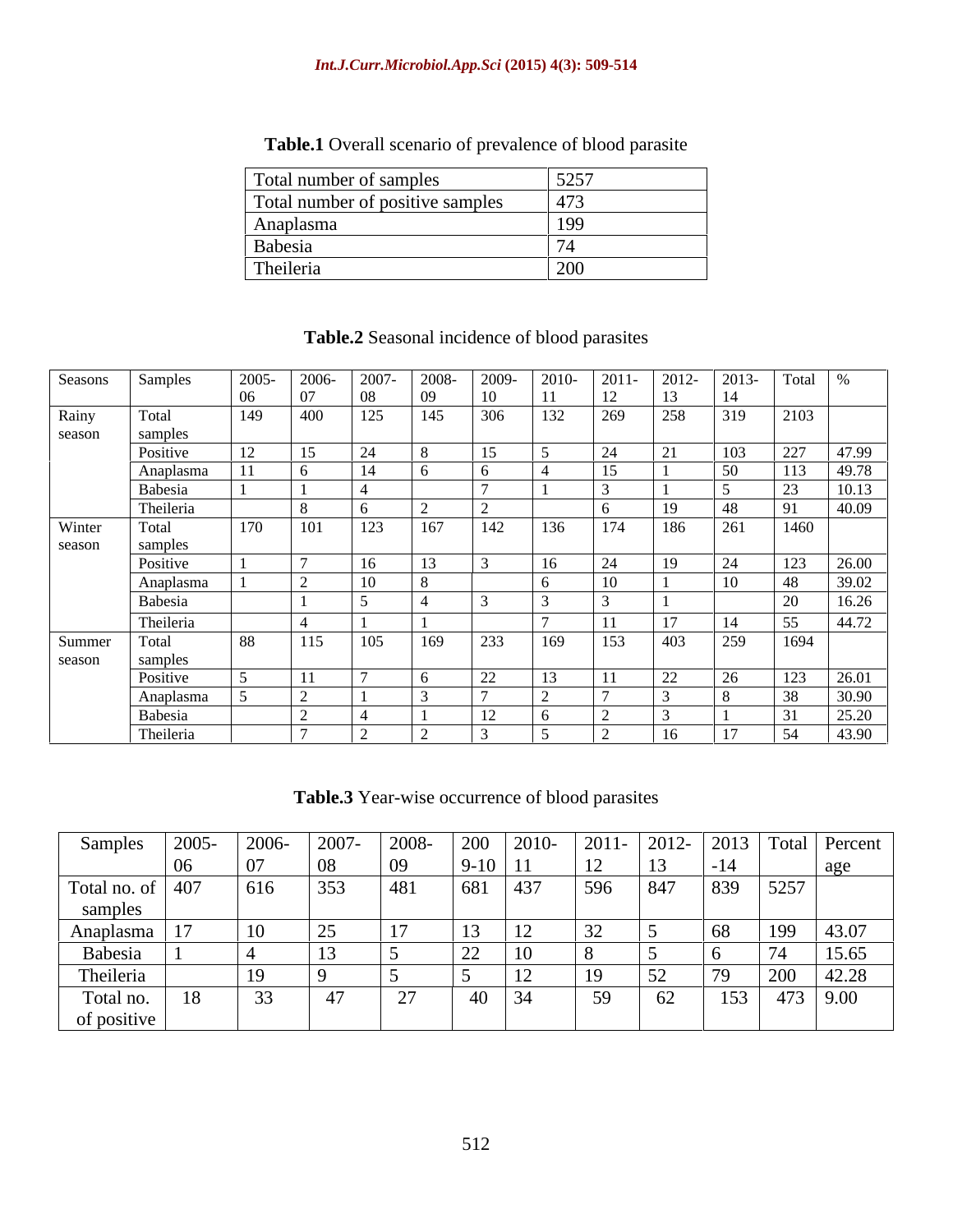**Fig.1** Slides of blood Smear showing the presence of Anaplasma Spp. Fig: 1, Theileria Spp. Fig: 2 and Babesia Spp. Fig: 3. (100 X magnification)



#### **References**

- M., Sikder, S., Hassan, M.M., Siddiki, A.Z., Hossain, M.A. 2012. Prevalence of population of Chittagong division, Benjamin, M. 1978. Outline of veterinary Bangladesh. *Pak. Vet. J.,* 32(2): 221
- Puttalakshmamma, G.C. 2009. Chowdhury, S., Hossain, M.A., Barua, S.R., Prevalence of Haemoprotozoan diseases in crossbred cattle in Banglore north. *Vet. World,* 2(1): 15–16.
- Alim, M.A., Das, S., Roy, K., Masuduzzaman, 1983. Seroprevalence of Babesia hemoprotozoan diseases in cattle 431–433. Banerjee, D.P., Prasad, K.D., Samad, M.A. 1983. Seroprevalence of *Babesia bigemina* infection in cattle of India and Bangladesh. *Indian J. Anim. Sci.,* 53: 431 433.
- 224. State University Press, Ames, Iowa, Ananda, K.J., D'Souza, P.E., clinical pathology, 3rd edn. The Iowa U.S.A. Pp. 51–53.
	- Islam, S. 2006.Occurrence of common blood parasites of cattle in sirajgonj sadar